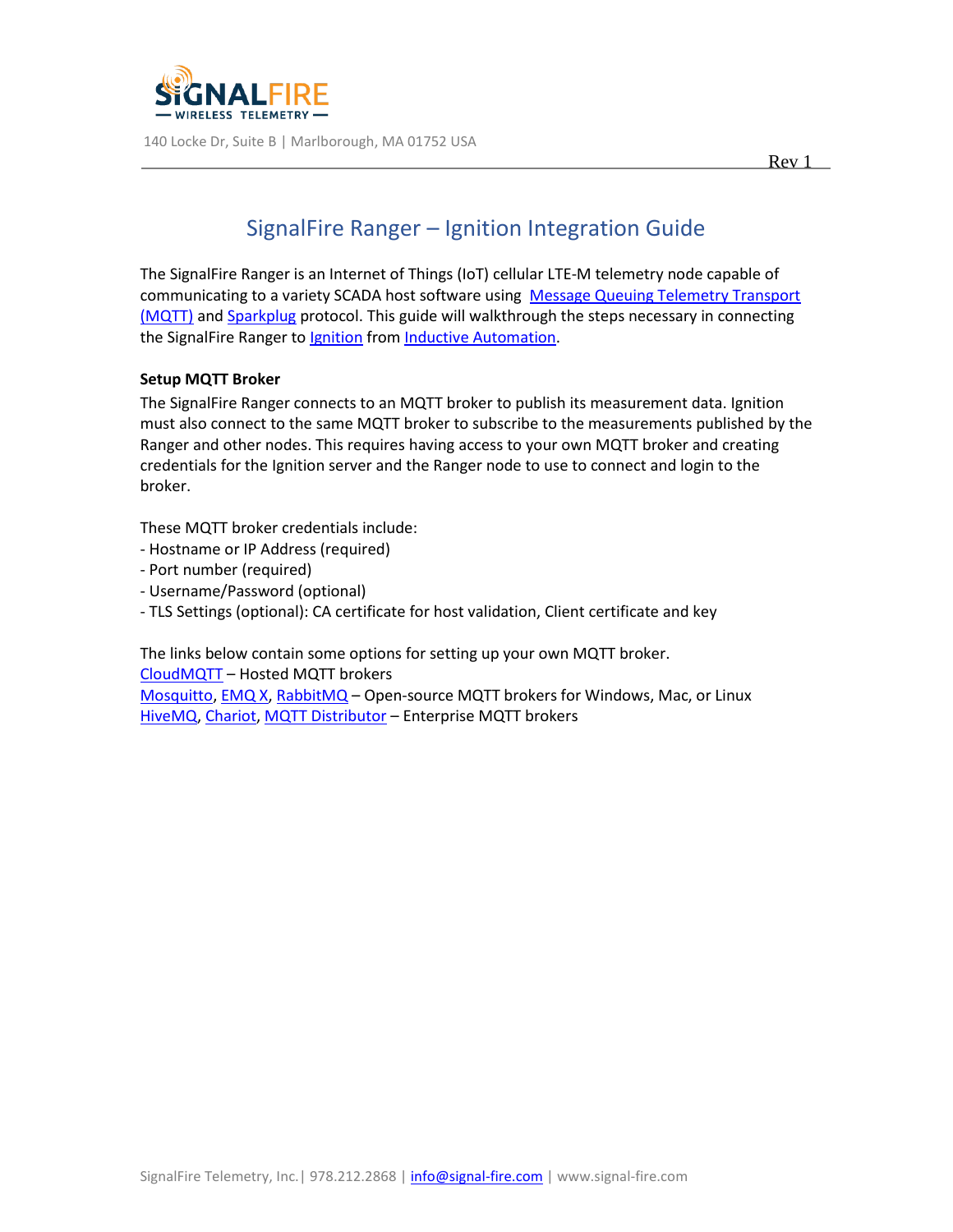

## **Install Ignition**

Follow the steps in this *[Ignition installation guide](https://docs.inductiveautomation.com/display/DOC80/Installing+and+Upgrading+Ignition)* to install Ignition on Windows, Mac, or Linux.

After Ignition is installed and the commissioning process is completed, confirm that you can login to the Ignition Gateway webpage.



Figure 1. Ignition Gateway webpage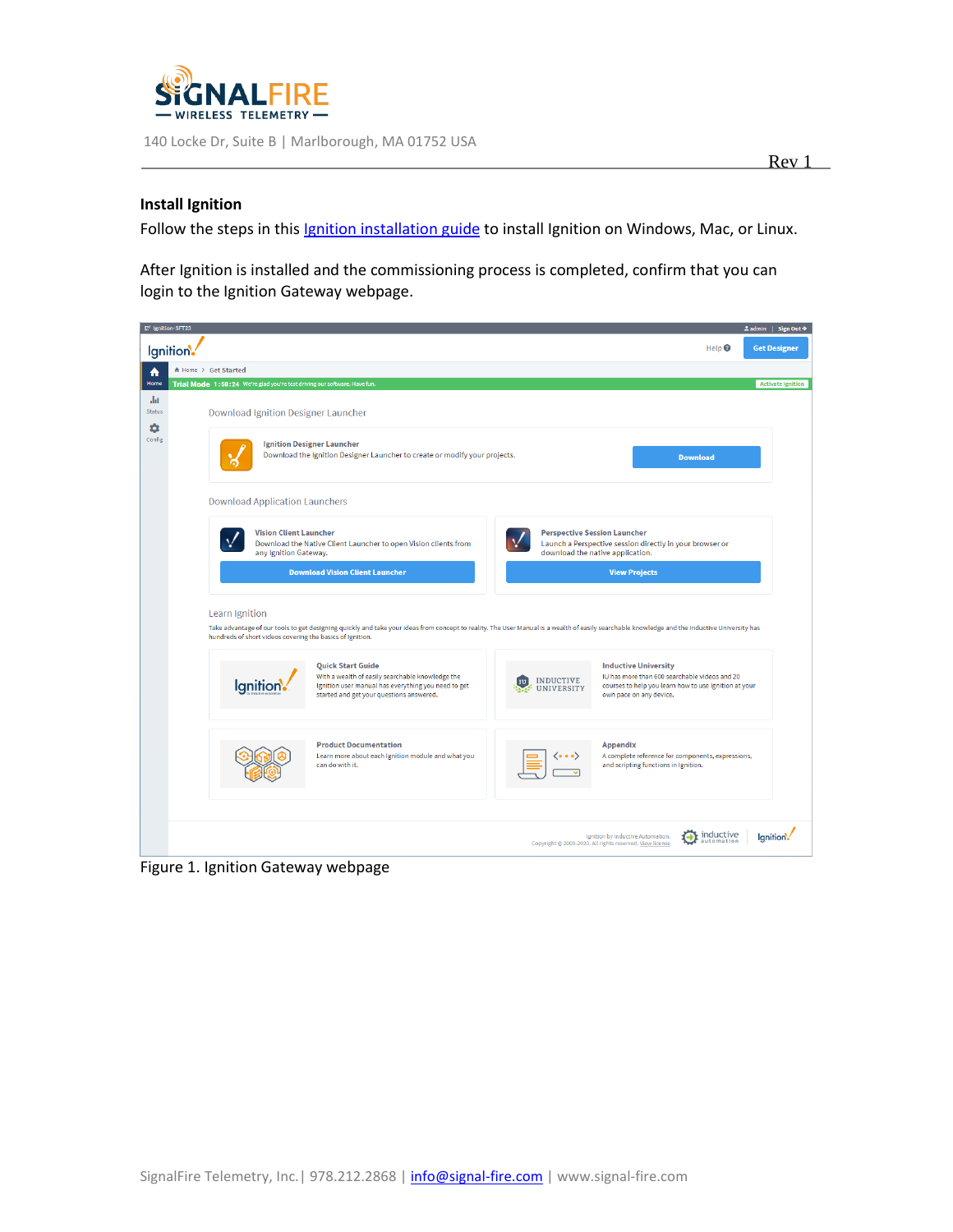

#### **Install MQTT Engine Ignition Module**

Ignition uses the MQTT Engine module, a third-party module from Cirrus-Link, to connect to an MQTT broker and act as a Sparkplug SCADA host for Sparkplug Edge of Network (EoN) nodes publishing data to the broker.

[Download](https://inductiveautomation.com/downloads/third-party-modules) and install the Cirrus-Link MQTT Engine Module for your version of Ignition, and follow the instructions in this [Ignition Module installation guide](https://docs.inductiveautomation.com/display/DOC80/Installing+or+Upgrading+a+Module) to install the module. This video [walkthrough](https://inductiveautomation.com/resources/video/mqtt-engine-module) may be helpful as well.

| 那 Ignition-SFT23                                     |                                            |                                                                                                                     | ≗admin   Sign Out→       |
|------------------------------------------------------|--------------------------------------------|---------------------------------------------------------------------------------------------------------------------|--------------------------|
| Ignition <sup>1</sup>                                |                                            | Help <sup><sup>O</sup></sup>                                                                                        | <b>Get Designer</b>      |
| <b>SYSTEM</b>                                        | Config > Mqttengine > MQTT Engine Settings |                                                                                                                     |                          |
| Overview                                             |                                            | Trial Mode 1:55:40 We're glad you're test driving our software. Have fun.                                           | <b>Activate Ignition</b> |
| <b>Backup/Restore</b>                                |                                            |                                                                                                                     |                          |
| <b>Ignition Exchange</b>                             |                                            |                                                                                                                     |                          |
| Licensing                                            | General                                    | Servers<br>Namespaces                                                                                               |                          |
| <b>Modules</b>                                       |                                            |                                                                                                                     |                          |
| <b>Projects</b>                                      |                                            |                                                                                                                     |                          |
| Redundancy                                           | <b>Main</b>                                |                                                                                                                     |                          |
| <b>Gateway Settings</b>                              | <b>Enabled</b>                             | Z Enable the MQTT Engine                                                                                            |                          |
| <b>NETWORKING</b>                                    |                                            |                                                                                                                     |                          |
| <b>Web Server</b>                                    | <b>Primary Host ID</b>                     | The Primary Host ID to allow connecting clients to ensure they remain connected to this application (optional)      |                          |
| <b>Gateway Network</b>                               |                                            |                                                                                                                     |                          |
| <b>Email Settings</b>                                |                                            |                                                                                                                     |                          |
|                                                      | <b>Group ID Filters</b>                    | A comma separated list of Group IDs to listen for (optional)                                                        |                          |
| <b>SECURITY</b>                                      |                                            |                                                                                                                     |                          |
| <b>Auditing</b>                                      |                                            |                                                                                                                     |                          |
| <b>Users, Roles</b>                                  | <b>Miscellaneous</b>                       |                                                                                                                     |                          |
| <b>Service Security</b><br><b>Identity Providers</b> | <b>Block Node</b>                          |                                                                                                                     |                          |
| <b>Security Levels</b>                               | <b>Commands</b>                            | V Block outbound edge node tag writes                                                                               |                          |
| <b>Security Zones</b>                                | <b>Block Device</b><br><b>Commands</b>     | Block outbound device tag writes                                                                                    |                          |
| <b>DATABASES</b>                                     |                                            |                                                                                                                     |                          |
| <b>Connections</b>                                   | <b>Block Property</b><br><b>Changes</b>    | Block incoming Tag property changes                                                                                 |                          |
| <b>Drivers</b>                                       |                                            |                                                                                                                     |                          |
| <b>Store and Forward</b>                             | <b>File Policy</b>                         | $\overline{\mathbf{v}}$<br>Ignore                                                                                   |                          |
| <b>ALARMING</b>                                      |                                            | The policy for handling incoming files                                                                              |                          |
| General                                              |                                            |                                                                                                                     |                          |
| Journal                                              | <b>File Location</b>                       |                                                                                                                     |                          |
| <b>Notification</b>                                  |                                            | The directory to store files in when using the "Store" file policy (optional)                                       |                          |
| <b>On-Call Rosters</b>                               | <b>Store Historical</b>                    |                                                                                                                     |                          |
| <b>Schedules</b>                                     | <b>Events</b>                              | Z Enable the writing of historical change events directly to the History provider instead of updating the Tag value |                          |
| <b>TAGS</b>                                          |                                            |                                                                                                                     |                          |
| <b>History</b>                                       | $\Box$ Show advanced properties            |                                                                                                                     |                          |
|                                                      |                                            |                                                                                                                     |                          |
| Q Search                                             |                                            | <b>Save Changes</b>                                                                                                 |                          |

Figure 2. Ignition MQTT Engine Module Settings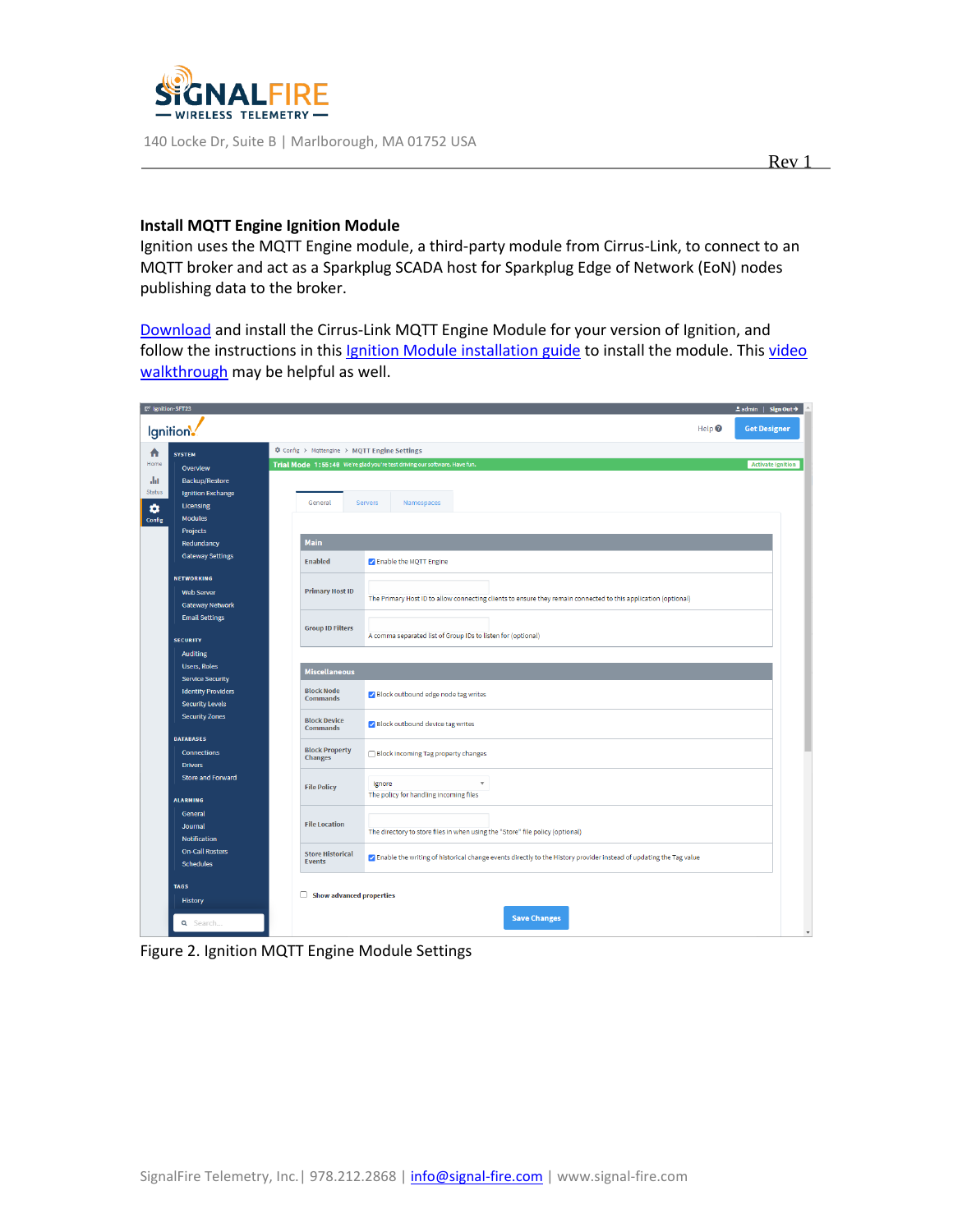

### **Configure MQTT Engine**

The MQTT Engine Module must be configured with credentials to connect to your MQTT broker and start receiving data from Ranger nodes.

For this example, the following MQTT credentials will be used: **Hostname:** mosquitto.signal-fire.cloud **Port:** 1883 **Username:** demo **Password:** password

First, select the "Servers" tab, and click "Create new MQTT Server Setting…". Next, give this server connection a name, and enter the URL, Username, Password, and optional TLS credentials. Click the "Create New MQTT Server Setting" button at the bottom of the page to create

| 黎 Ignition-SFT23 |                           |                                            |                                                                                                                    | ≗admin   Sign Out→       |  |  |  |
|------------------|---------------------------|--------------------------------------------|--------------------------------------------------------------------------------------------------------------------|--------------------------|--|--|--|
|                  | Ignition                  |                                            | Help <sup><sup>O</sup></sup>                                                                                       | <b>Get Designer</b>      |  |  |  |
| A                | <b>SYSTEM</b>             | Config > Mqttengine > MQTT Engine Settings |                                                                                                                    |                          |  |  |  |
| Home             | Overview                  |                                            | Trial Mode 1:46:49 We're glad you're test driving our software. Have fun.                                          | <b>Activate Ignition</b> |  |  |  |
| alut             | <b>Backup/Restore</b>     |                                            |                                                                                                                    |                          |  |  |  |
| <b>Status</b>    | <b>Ignition Exchange</b>  |                                            |                                                                                                                    |                          |  |  |  |
|                  | Licensing                 | General<br>Servers                         | Namespaces                                                                                                         |                          |  |  |  |
| o<br>Config      | <b>Modules</b>            |                                            |                                                                                                                    |                          |  |  |  |
|                  | Projects                  |                                            |                                                                                                                    |                          |  |  |  |
|                  | Redundancy                | Settings                                   | Certificates                                                                                                       |                          |  |  |  |
|                  | <b>Gateway Settings</b>   |                                            |                                                                                                                    |                          |  |  |  |
|                  | <b>NETWORKING</b>         | <b>Main</b>                                |                                                                                                                    |                          |  |  |  |
|                  | <b>Web Server</b>         |                                            |                                                                                                                    |                          |  |  |  |
|                  | <b>Gateway Network</b>    | <b>Name</b>                                | mosquitto broker<br>The friendly name of this MQTT Server Setting                                                  |                          |  |  |  |
|                  | <b>Email Settings</b>     |                                            |                                                                                                                    |                          |  |  |  |
|                  | <b>SECURITY</b>           | <b>Enabled</b>                             | Z Enable this MQTT Server Setting                                                                                  |                          |  |  |  |
|                  | <b>Auditing</b>           |                                            | tcp://mosquitto.signal-fire.cloud:1883                                                                             |                          |  |  |  |
|                  | Users, Roles              | <b>URL</b>                                 | The URL of the MQTT Server to connect to. Should be of the form tcp://mydomain.com:1883 or ssl://mydomain.com:8883 |                          |  |  |  |
|                  | <b>Service Security</b>   |                                            |                                                                                                                    |                          |  |  |  |
|                  | <b>Identity Providers</b> | <b>Username</b>                            | demo                                                                                                               |                          |  |  |  |
|                  | <b>Security Levels</b>    |                                            | The username for connections if required by the MQTT Server (optional)                                             |                          |  |  |  |
|                  | <b>Security Zones</b>     |                                            |                                                                                                                    |                          |  |  |  |
|                  | <b>DATABASES</b>          | Password                                   |                                                                                                                    |                          |  |  |  |
|                  | <b>Connections</b>        |                                            | The password for connections if required by the MQTT Server (optional)                                             |                          |  |  |  |
|                  | <b>Drivers</b>            |                                            |                                                                                                                    |                          |  |  |  |
|                  | <b>Store and Forward</b>  | Password                                   | <br>Re-type password for verification.                                                                             |                          |  |  |  |
|                  |                           |                                            |                                                                                                                    |                          |  |  |  |
|                  | <b>ALARMING</b>           |                                            |                                                                                                                    |                          |  |  |  |
|                  | General                   | <b>TLS</b>                                 |                                                                                                                    |                          |  |  |  |
|                  | Journal                   |                                            |                                                                                                                    |                          |  |  |  |
|                  | Notification              | <b>CA Certificate File</b>                 | $\boldsymbol{\mathrm{v}}$<br>$-$ none $-$                                                                          |                          |  |  |  |
|                  | <b>On-Call Rosters</b>    |                                            | CA Certificate file currently in use                                                                               |                          |  |  |  |
|                  | <b>Schedules</b>          |                                            |                                                                                                                    |                          |  |  |  |
|                  | <b>TAGS</b>               | <b>Client Certificate</b><br>File          | $\overline{\mathbf{v}}$<br>$-$ none $-$<br>Client certificate file currently in use                                |                          |  |  |  |
|                  | History                   |                                            |                                                                                                                    |                          |  |  |  |
|                  |                           | <b>Client Private Key</b>                  | $\overline{\mathbf{v}}$<br>$-$ none $-$                                                                            |                          |  |  |  |
|                  | Q Search                  | File                                       | Client private key file currently in use                                                                           |                          |  |  |  |
|                  |                           |                                            |                                                                                                                    | $\;$                     |  |  |  |

Figure 3. Ignition MQTT Server Settings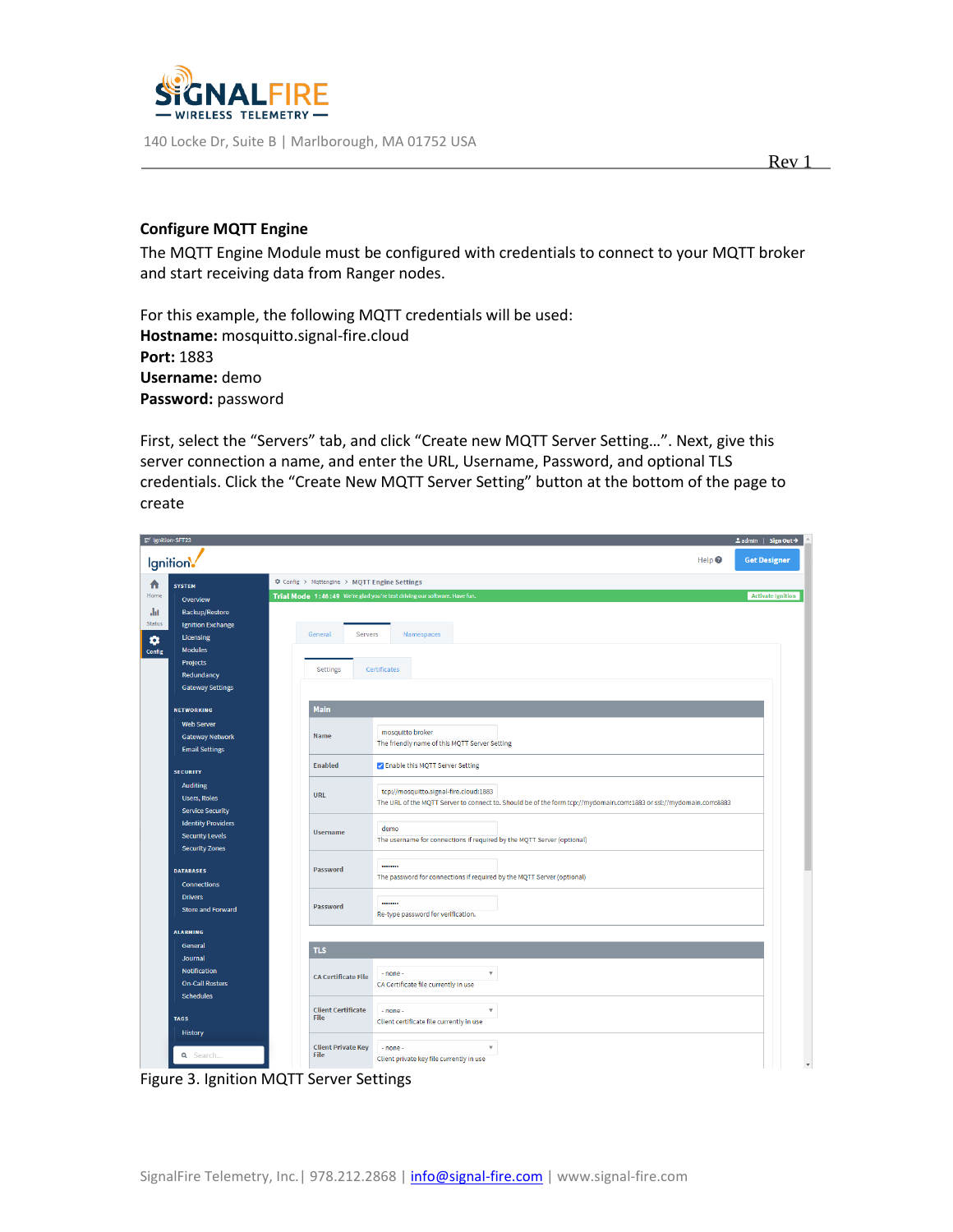

#### General Namespaces Servers Certificates Settings **Name** URL **Username Status** mosquitto broker tcp://mosquitto.signal-fire.cloud:1883 Connected delete **Adit** demo → Create new MQTT Server Setting... Note: Outbound node and device tag writes are BLOCKED (see Advanced Settings tab) For additional details on configuring MQTT Engine, see the documentation here

# After adding the MQTT Server Setting, we can confirm that Ignition is connected to the MQTT broker.

Figure 4. Ignition MQTT Server showing Status "Connected"

# **MQTT Engine Configuration:**

After installing the Cirrus Link MQTT Engine module on your Ignition server, and configuring the module to connect to your MQTT broker, there are a few important configuration settings that need to be considered for allowing the SignalFire Ranger to be added to Ignition's tag provider as an Edge Node.

# **Primary Host ID**

Sparkplug protocol allows for SCADA Hosts, such as Ignition, to publish their name, also known as their Host ID, as well as their Online or Offline state, so that Sparkplug EoN nodes, such as the SignalFire Ranger, can detect whether or not one or more SCADA hosts are online. The SignalFire Ranger requires, by default, at least one SCADA Host to be Online in order to publish data to the broker.

If this Ignition server is to be considered the Primary SCADA Host for the Sparkplug EoN nodes connected to the MQTT broker, then it is important to give the server a Primary Host ID. This is simply a name used for EoN nodes to identify this SCADA Host server from other servers, and must be unique across all SCADA Host servers connected to this MQTT broker. In this example, the Primary Host ID is set to "IgnitionTest".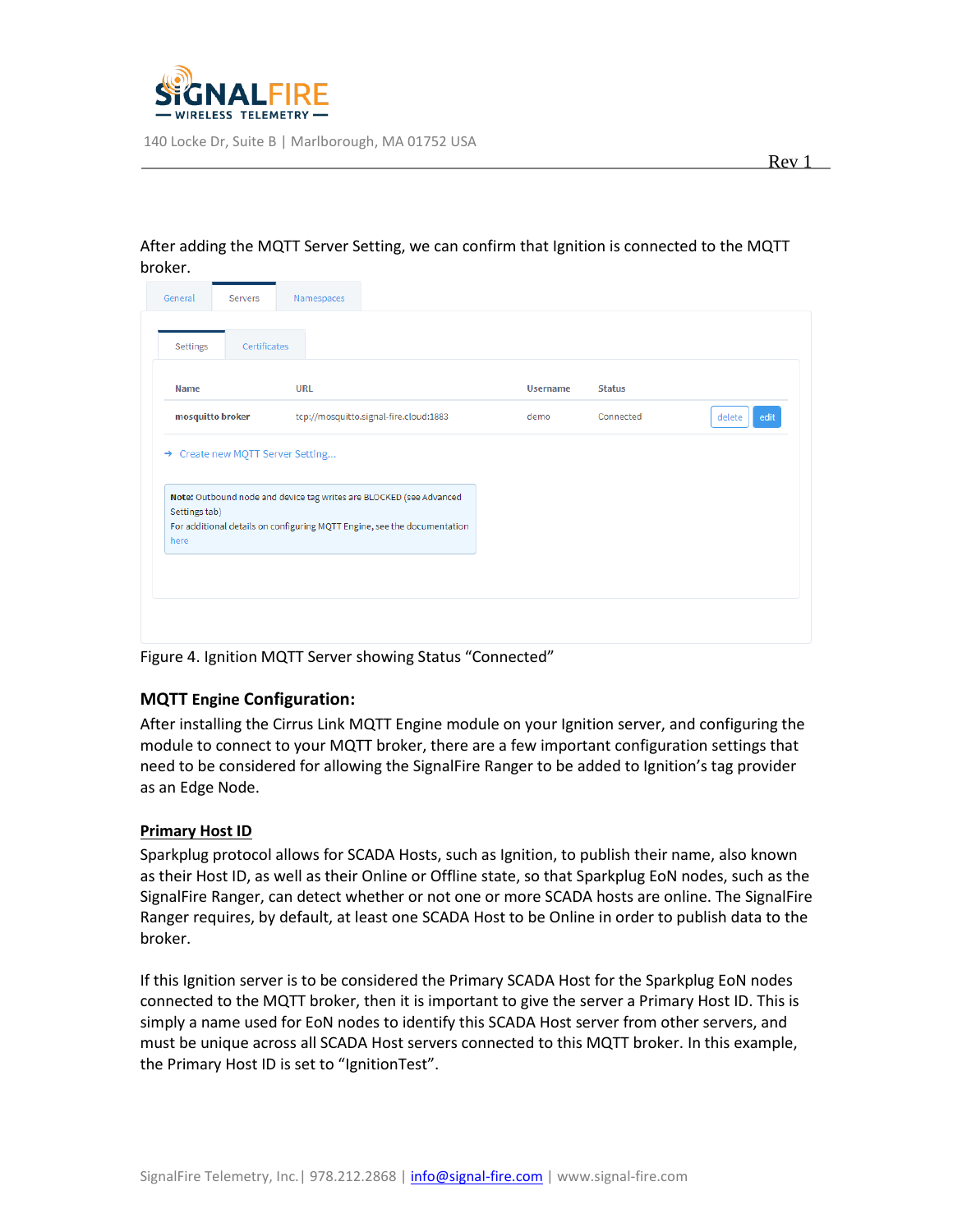

| General                 | <b>Servers</b>      | Namespaces                                                                                                     |  |  |  |  |
|-------------------------|---------------------|----------------------------------------------------------------------------------------------------------------|--|--|--|--|
|                         |                     |                                                                                                                |  |  |  |  |
| <b>Main</b>             |                     |                                                                                                                |  |  |  |  |
| <b>Enabled</b>          |                     | Z Enable the MQTT Engine                                                                                       |  |  |  |  |
| <b>Primary Host ID</b>  | <b>IgnitionTest</b> | The Primary Host ID to allow connecting clients to ensure they remain connected to this application (optional) |  |  |  |  |
| <b>Group ID Filters</b> |                     | A comma separated list of Group IDs to listen for (optional)                                                   |  |  |  |  |

Figure 5. Ignition MQTT Engine Module set to Primary Host ID "IgnitionTest"

### **Unblock Node and Device Commands**

By default, Ignition's MQTT Engine Module blocks all commands to Sparkplug EoN node and devices. This effectively makes this Ignition server read-only, without the ability to send commands and write tags on the remote nodes. To allow for such commands, uncheck the "Block outbound edge node tag writes" and "Block outbound device tag writes" checkboxes.

| <b>Miscellaneous</b>                     |                                                                                                                     |
|------------------------------------------|---------------------------------------------------------------------------------------------------------------------|
| <b>Block Node</b><br><b>Commands</b>     | □ Block outbound edge node tag writes                                                                               |
| <b>Block Device</b><br><b>Commands</b>   | $\Box$ Block outbound device tag writes                                                                             |
| <b>Block Property</b><br><b>Changes</b>  | □ Block incoming Tag property changes                                                                               |
| <b>File Policy</b>                       | Ignore<br>$\overline{\mathbf{v}}$<br>The policy for handling incoming files                                         |
| <b>File Location</b>                     | The directory to store files in when using the "Store" file policy (optional)                                       |
| <b>Store Historical</b><br><b>Events</b> | √ Enable the writing of historical change events directly to the History provider instead of updating the Tag value |

Figure 6. Ignition MQTT Engine Module sett to allow outbound edge node and device tag writes

Rev 1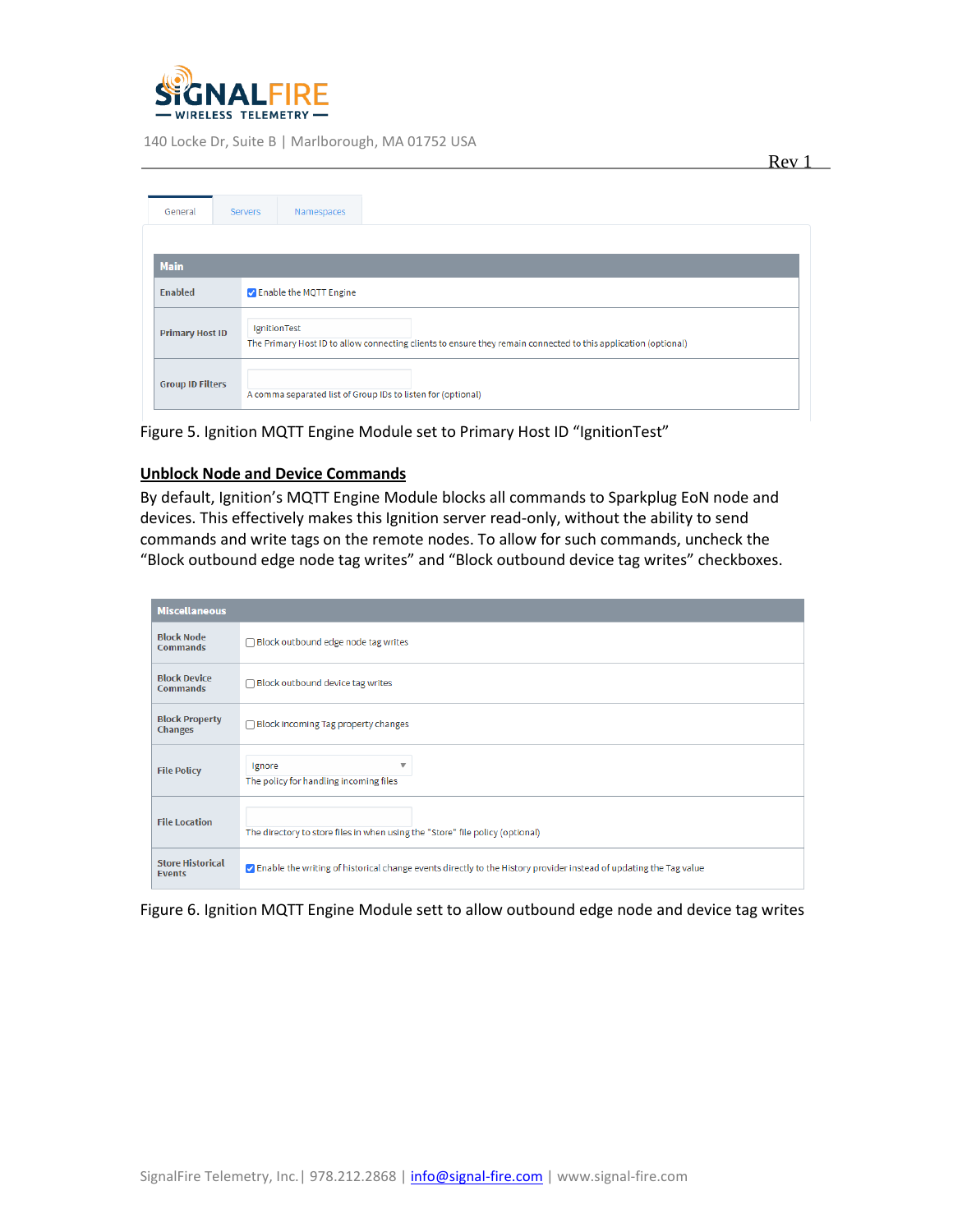

# **Ignition Tags**

Ignition's MQTT Engine Module will automatically handle creating tags for the Sparkplug metrics being published to the MQTT broker by the Sparkplug EoN nodes, such as the SignalFire Ranger. It will also automatically publish tag write commands back to the respective Sparkplug EoN node when the tag is writing to by the Ignition server.

There are several ways to view Ignition's tag database, including the tag browser built into the Ignition Gateway webpage available from the "Status" section. The tags created from Sparkplug EoN nodes' published metrics are located in the "Edge Nodes" directory.

| 整 Ignition-SFT23 |                              |                                                                           |                      |               |                                                                                               |             |                              | $\triangle$ admin   Sign Out $\rightarrow$ |
|------------------|------------------------------|---------------------------------------------------------------------------|----------------------|---------------|-----------------------------------------------------------------------------------------------|-------------|------------------------------|--------------------------------------------|
|                  | lgnition.                    |                                                                           |                      |               |                                                                                               |             | Help <sup><sup>O</sup></sup> | <b>Get Designer</b>                        |
|                  |                              |                                                                           |                      |               |                                                                                               |             |                              |                                            |
| ₳                | <b>SYSTEMS</b>               | Je Status > Systems > Tags > MQTT Engine                                  |                      |               |                                                                                               |             |                              |                                            |
| Home             | Overview                     | Trial Mode 1:13:48 We're glad you're test driving our software. Have fun. |                      |               |                                                                                               |             |                              | <b>Activate Ignition</b>                   |
| da.              | Performance                  |                                                                           |                      |               |                                                                                               |             |                              |                                            |
| <b>Status</b>    | <b>Alarm Pipelines</b>       |                                                                           |                      |               |                                                                                               |             |                              | Configuration                              |
| $\bullet$        | <b>Gateway Scripts</b>       |                                                                           |                      |               |                                                                                               |             |                              |                                            |
| Config           | <b>Modules</b><br>Redundancy | <b>Tags</b><br>Groups                                                     | <b>Provider Logs</b> |               |                                                                                               |             |                              |                                            |
|                  | <b>Reports</b>               |                                                                           |                      |               |                                                                                               |             |                              |                                            |
|                  | <b>SFCs</b>                  |                                                                           |                      |               |                                                                                               | 4 items « « |                              | 2 of 1 $\rightarrow$ »                     |
|                  | <b>Voice Alarming</b>        |                                                                           |                      |               |                                                                                               |             |                              |                                            |
|                  | <b>Tags</b>                  |                                                                           |                      | View $50 - 7$ |                                                                                               |             |                              |                                            |
|                  | <b>Transaction Groups</b>    | Filter type to filter                                                     |                      |               |                                                                                               |             |                              |                                            |
|                  | <b>CONNECTIONS</b>           | Name $\triangle$                                                          | Value                |               |                                                                                               | <b>Type</b> | Quality                      | <b>Actions</b>                             |
|                  | <b>Databases</b>             | _types_                                                                   |                      |               |                                                                                               | Folder      | $\checkmark$ Good            | Details                                    |
|                  | <b>Designers</b>             |                                                                           |                      |               |                                                                                               |             |                              |                                            |
|                  | <b>Devices</b>               | <b>Edge Nodes</b>                                                         |                      |               |                                                                                               | Folder      | $\sqrt{3}$ Good              | <b>Browse</b>                              |
|                  | <b>Gateway Network</b>       | <b>Engine Info</b>                                                        |                      |               |                                                                                               | Folder      | $\checkmark$ Good            | <b>Browse</b>                              |
|                  | <b>Store &amp; Forward</b>   | <b>Message Diagnostics</b>                                                |                      |               |                                                                                               | Folder      | $\checkmark$ Good            | <b>Browse</b>                              |
|                  | <b>OPC Connections</b>       |                                                                           |                      |               |                                                                                               |             |                              |                                            |
|                  | <b>Perspective Sessions</b>  |                                                                           |                      |               |                                                                                               |             |                              |                                            |
|                  | <b>Vision Clients</b>        |                                                                           |                      |               |                                                                                               |             |                              |                                            |
|                  | <b>DIAGNOSTICS</b>           |                                                                           |                      |               |                                                                                               |             |                              |                                            |
|                  | <b>Execution</b>             |                                                                           |                      |               |                                                                                               |             |                              |                                            |
|                  | Logs                         |                                                                           |                      |               |                                                                                               |             |                              |                                            |
|                  | <b>Running Scripts</b>       |                                                                           |                      |               |                                                                                               |             |                              |                                            |
|                  | <b>Threads</b>               |                                                                           |                      |               |                                                                                               |             |                              |                                            |
|                  |                              |                                                                           |                      |               |                                                                                               |             |                              |                                            |
|                  |                              |                                                                           |                      |               |                                                                                               |             |                              |                                            |
|                  |                              |                                                                           |                      |               |                                                                                               |             |                              |                                            |
|                  |                              |                                                                           |                      |               |                                                                                               |             |                              |                                            |
|                  |                              |                                                                           |                      |               |                                                                                               |             |                              |                                            |
|                  |                              |                                                                           |                      |               |                                                                                               |             |                              |                                            |
|                  |                              |                                                                           |                      |               |                                                                                               |             |                              |                                            |
|                  |                              |                                                                           |                      |               |                                                                                               |             |                              |                                            |
|                  | Q Search                     |                                                                           |                      |               | Ignition by Inductive Automation.<br>Copyright @ 2003-2020. All rights reserved. View license |             | $\bigoplus$ inductive        | Ignition.                                  |
|                  |                              |                                                                           |                      |               |                                                                                               |             |                              |                                            |

Figure 7. Ignition Gateway webpage tag browser